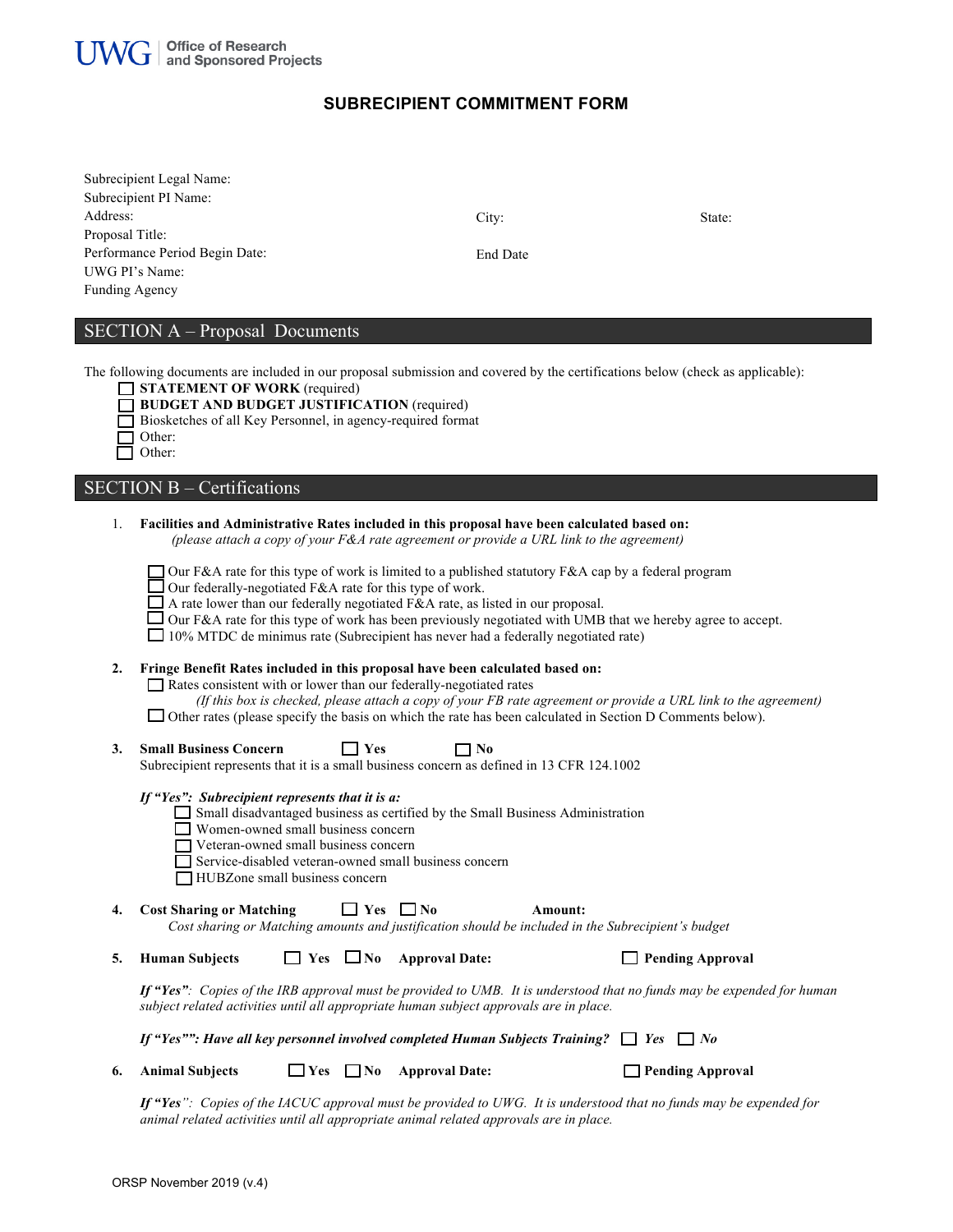### **SUBRECIPIENT COMMITMENT FORM**

**7. Conflict of Interest (***applicable to PHS & NSF funded projects or agencies that have adopted the federal financial disclosure requirements)*

Please check the appropriate responses below

a.  $\Box$  Not applicable because this project is not being funded by PHS (NIH, CDC, AHRQ, etc.), NSF, or any other sponsor that has adopeted the federal financial disclosure requirements. See http://sites.nationalacademies.org/PGA/fdp/PGA\_070596 for list of sponsors that adopted federal financial disclosure requirements

### **For PHS Funded Projects ONLY:**

- **b.1** Subrecipient Organization/Institution is listed on the FDP Clearinghouse (http://sites.nationalacademies.org/PGA/fdp/PGA\_070596) and certifies that it has an active and enforced conflict of interest policy that is consistent with the provision of 42 CFR Part 50, Subpart F "Responsibility of Applicants for Promoting Objectivity in Research" and 45 CFR Part 94 "Responsible Prospective Contractors." Subrecipient also certifies that, to the best of Institution's knowledge, (1) all financial disclosures will be made related to the activities that may be funded by or though a resulting agreement, and required by its conflict of interest policy, and (2) all identified conflicts of interest have or will have been satisfactorily managed, reduced or eliminated in accordance with subrecipient's conflict of interest policy prior to the expenditures of any funds under any resultant agreement and within a timely manner sufficient to enable timely FCOI reporting.
- **b.2** Subrecipient will follow the Conflict of Interest Policy established and eforced by his/her institution. Subrecipient certifies that the Conflict of Interest Policy established is consistent with the provision of 42CFR Part 50, Subpart F "Responsibility of Applicants for Promoting Objectivity in Research" and 45 CFR Part 94 "Responsible Prospective Contractors."
- **b.3** Subrecipient does not have an active and/or enforced conflict of interest policy and agrees to adopt the University of Maryland, Baltimore's policy located at http://cf.umaryland.edu/umpolicies/printPolicy.cfm?polid=382
- **c.** By signing below, Subrecipient certifies that the required training will be completed by each investigator prior to engaging in any research related to any PHS funded contract/grant. For those adopting University of Maryland, Baltimore's policy, the training is located online at http://www.umaryland.edu/oac/research/research-integrity-and-compliance/conflict-of-interest/

#### **8. Debarment and Suspension**

Is the PI or any other employee or student participating in this project debarred, suspended or otherwise excluded from or ineligible for participation in federal assistance programs or activities?  $\Box$  Yes  $\Box$  No **(***if "Yes", explain in Section D Comments below)* 

The Subrecipient certifies they: (answer all questions below)

| Are | Are not | Presently debarred, suspended, proposed for debarment, or declared ineligible for<br>award of federal contracts.                                                                                                                                                                                                                                                                                                                                                                                                                                      |
|-----|---------|-------------------------------------------------------------------------------------------------------------------------------------------------------------------------------------------------------------------------------------------------------------------------------------------------------------------------------------------------------------------------------------------------------------------------------------------------------------------------------------------------------------------------------------------------------|
| Are | Are not | Presently indicted for, or otherwise criminally or civilly charged by a governmental<br>entity                                                                                                                                                                                                                                                                                                                                                                                                                                                        |
| Are | Are not | Within three (3) years preceding this offer, been convicted of or had a civil judgment<br>rendered against them for commission of fraud or criminal offense in connection<br>with obtaining, attempting to obtain, or performing a public (federal, state or local)<br>contract or subcontract; violation of Federal or State antitrust statutes relating to the<br>submission of offers; or commission of embezzlement, theft, forgery, bribery,<br>falsification or destruction of records, making false statement or receiving stolen<br>property. |
| Are | Are not | Within three (3) years preceding this offer, had one or more contracts terminated for<br>default by any federal agency                                                                                                                                                                                                                                                                                                                                                                                                                                |

## SECTION C – Audit Status

**9. Audit Status**

Subrecipient receives an annual audt in accordance with Uniform Guidance 2 CFR 200 Most recent fiscal year completed: FY

Subrecipient DOES NOT receive an annual audit in accordance with Uniform Guidance 2 CFR 200.

Subrecipient is a: Non-profit entity (received less than \$750,000 in federal assistance i.e. federal funds, grants or awards)

- **Foreign entity**
- For Profit entity
- Governmental entity